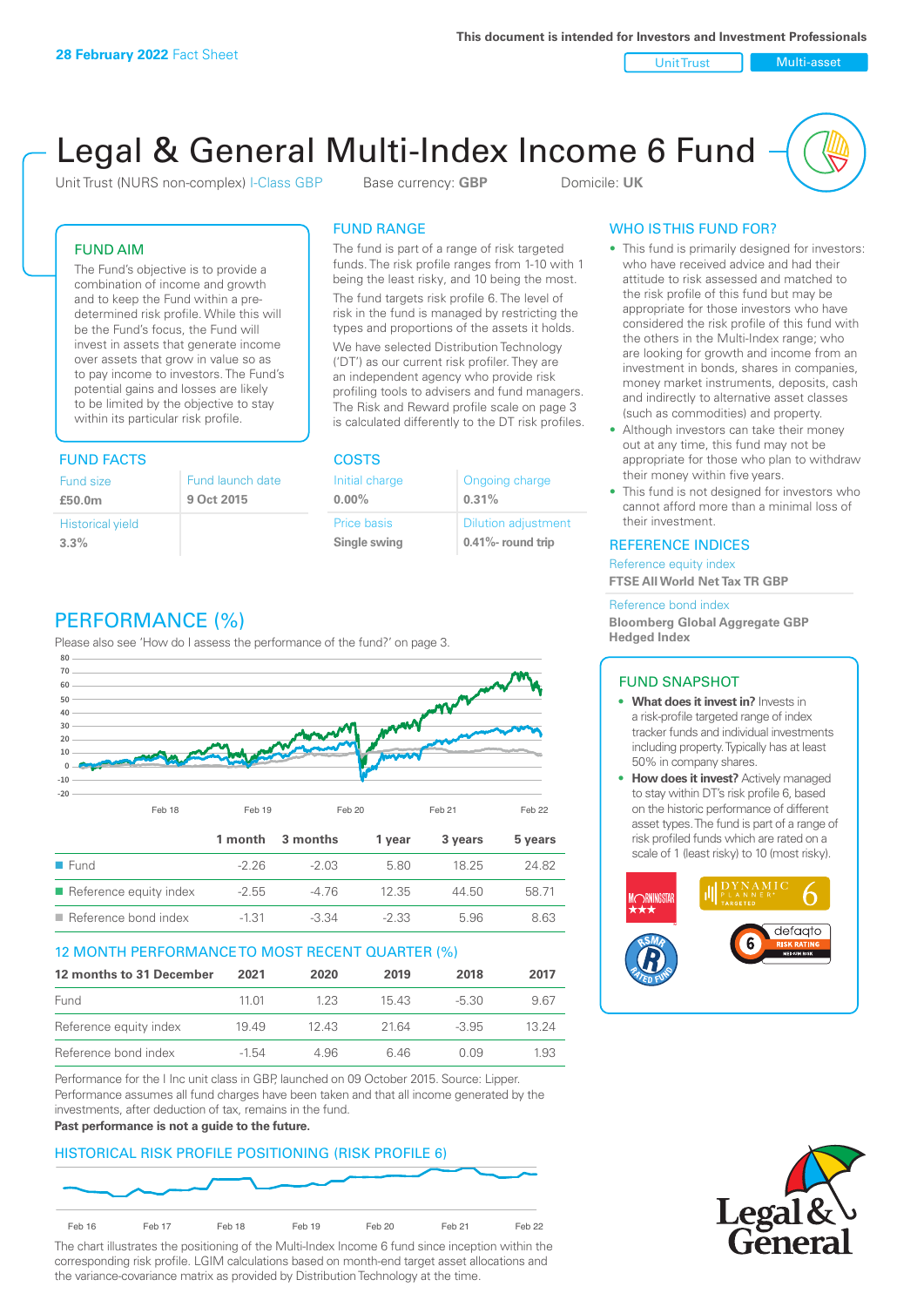### Legal & General Multi-Index Income 6 Fund

Unit Trust (NURS non-complex) I-Class GBP

### PORTFOLIO BREAKDOWN

All data source LGIM unless otherwise stated. Totals may not sum due to rounding.





### FUND MANAGERS

The fund managers have responsibility for managing the multi-index fund range. They are part of the Multi-Asset Funds (MAF) team in LGIM. This team focuses on designing and managing multi-asset funds that are tailored to match the specific objectives of various client types. The team sits within a wider Asset Allocation team which combines both depth of experience with a broad range of expertise from different fields, including fund management, investment consulting and risk management roles.

## TOP 10 HOLDINGS (%)

| L&G Quality Equity Dividends ESG Exclusions UK ETF               | 20.0 |
|------------------------------------------------------------------|------|
| L&G Quality Equity Dividends ESG Exclusions Emerging Markets ETF | 9.0  |
| L&G Quality Equity Dividends ESG Exclusions Europe ex UK ETF     | 8.0  |
| L&G US Index Trust                                               | 7.5  |
| L&G UK Index Trust                                               | 7.0  |
| L&G Quality Equity Dividends ESG Exclusions Asia ex Japan ETF    | 7.0  |
| L&G Emerging Markets Government Bond (Local Currency) Index Fund | 5.5  |
| L&G Emerging Markets Government Bond (US\$) Index Fund           | 5.5  |
| L&G Active Global High Yield Bond Fund                           | 5.0  |
| Global REITs Index Trust                                         | 4.0  |